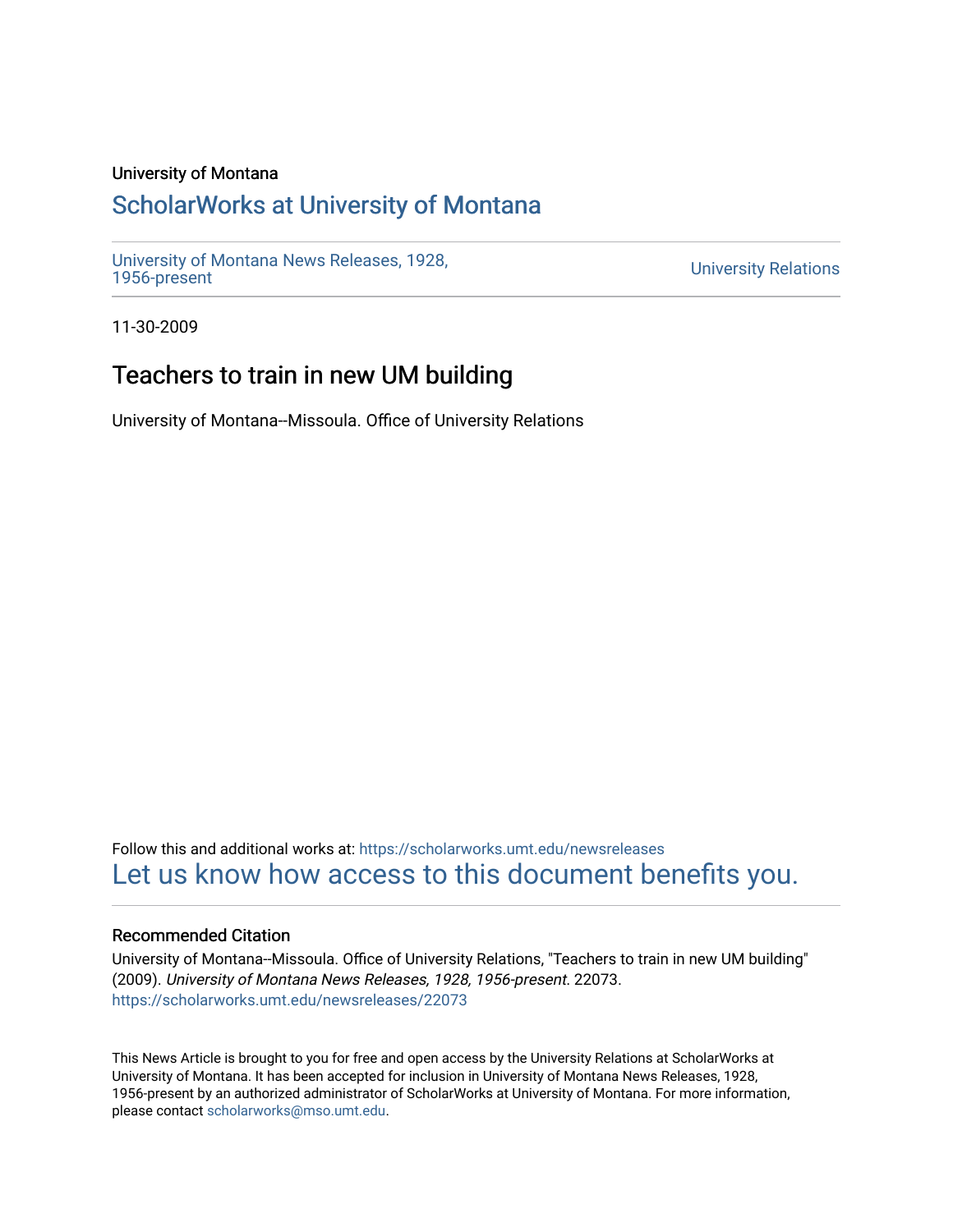#### **NEWS TIP:**

**Contact:** Georgia Cobbs, UM professor, Department of Curriculum and Instruction, 406-360- 5946, [georgia.cobbs@umontana.edu](mailto:georgia.cobbs@umontana.edu): Diane Woodard, WM-CSPD instructional technology coordinator, Missoula County Public Schools, 406-544-5455, dtwoodard@mcps.k12.mt.us.

**TEACHERS TO TRAIN IN NEW UM BUILDING - About 50 master teachers from across** Montana will learn about new classroom technologies during professional development sessions Friday and Saturday, Dec. 4-5, at The University of Montana. The Edtech Professional Development training is one of the first opportunities for UM's College of Education and Human Sciences to showcase its new Phyllis J. Washington Education Center. The teachers will meet in PJWEC Room 241, and members of the media are welcome to attend.

The teachers will learn about cloud computing, open source and Web 2.0 tools that meet the diverse needs of today's students. They then will return home to train educators in their base school districts. Jennifer Ams from the Organization for Educational Technology and Curriculum will be the primary presenter.

Diane Woodard is an instructional technology coordinator with the Western Montana Comprehensive System for Personnel Development with Missoula County Public Schools. She said UM's new educational building "has endless possibilities to provide a teaching and learning environment that could better prepare our pre-service teachers for 21 st-century learners.''

#### **Friday, Dec. 4, schedule:**

 $10$  a.m.  $-$  check in 11 a.m. - get-to-know-you activities 11:30 a.m. - lunch and team discussions Noon - learning styles 2 p.m. - social media  $5$  p.m.  $-$  dinner  $6:30$  p.m.  $-$  closing

#### **Saturday, Dec. 5, schedule:**

 $7:30$  a.m.  $-$  breakfast  $8$  a.m.  $-$  opening 8:30 a.m. - adult learners  $11$  a.m.  $-$  Web 2.0  $11:30$  a.m.  $-$  lunch  $1:30$  p.m.  $-$  closing